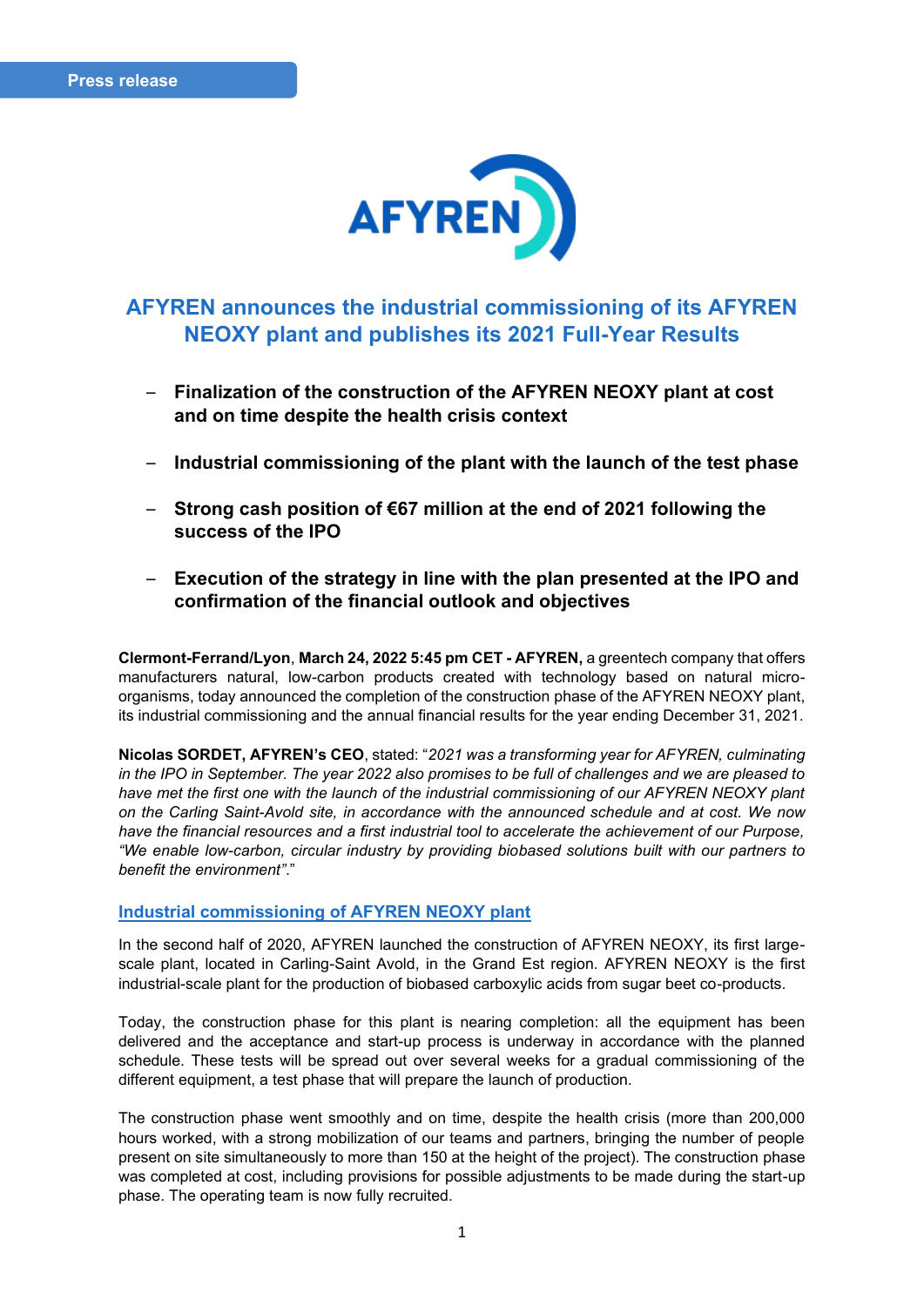AFYREN NEOXY will launch the production of its seven biobased organic acids with the objective of delivering the first batches during 2022.

**Jean SAINT-DONAT, President of AFYREN NEOXY**, adds: "*The industrial commissioning of the AFYREN NEOXY plant is a key step in the history of AFYREN. We are ready to start and deliver the first batches of biobased acids developed with AFYREN technology this year. We are facing this transition to industrial scale with serenity alongside the fifty or so new employees already recruited*  and trained, and we are confirming our deep commitment to the environment by promoting short *supply and sales channels thanks to our strategic geolocation in the heart of Europe*."

## **2021 key financial elements**

### **Income statement**

| In $\epsilon$ k                                  | 2021.12 | 2020.12  |
|--------------------------------------------------|---------|----------|
| Sales                                            | 3,036   | 3,991    |
| Other income                                     | 410     | 244      |
| Operating expenses                               | (5,622) | (4, 408) |
| Recurring operating income                       | (2176)  | (172)    |
| Non-recurring operating income                   |         | 329      |
| Operating income                                 | (2176)  | 158      |
| Net financial income                             | (403)   | (608)    |
| Share of net income of equity-accounted entities | (1,029) | (1,674)  |
| Profit before tax                                | (3,608) | (2, 124) |
| Income tax                                       | 0       | (9)      |
| Net income                                       | (3,609) | (2, 133) |

**Sales in 2021 amount to €3.04 million**, against €3.99 million in 2020. The sales are essentially composed of income from the various contracts concluded with AFYREN NEOXY (patent and knowhow licenses, services related to the obtaining of the BBI grant<sup>1</sup> by AFYREN NEOXY, commercial and administrative assistance services).

As expected, the Company recorded a net loss in 2021, amounting to €3.61 million (compared to €2.13 million in 2020), as a consequence of the acceleration of investments prior to the operation of the industrial units.

**Cash and cash equivalents amounted to €67.13 million as of December 31, 2021**, thanks in particular to the capital increase within the framework of AFYREN's IPO in September 2021, which raised nearly €70 million.

## **Purpose and extra-financial rating significantly improved**

Following several months of reflection and consultation with its internal and external stakeholders, AFYREN and its board of directors define and formalize its Purpose in early 2022: **"We enable lowcarbon, circular industry by providing biobased solutions built with our partners to benefit the environment."**

*<sup>1</sup> The BBI grant is awarded through a €3.7 billion public-private partnership between the European Union and the Bio-industries consortium, of which AFYREN NEOXY is a member, which aims, among other things, to facilitate the transition to a sustainable bioeconomy*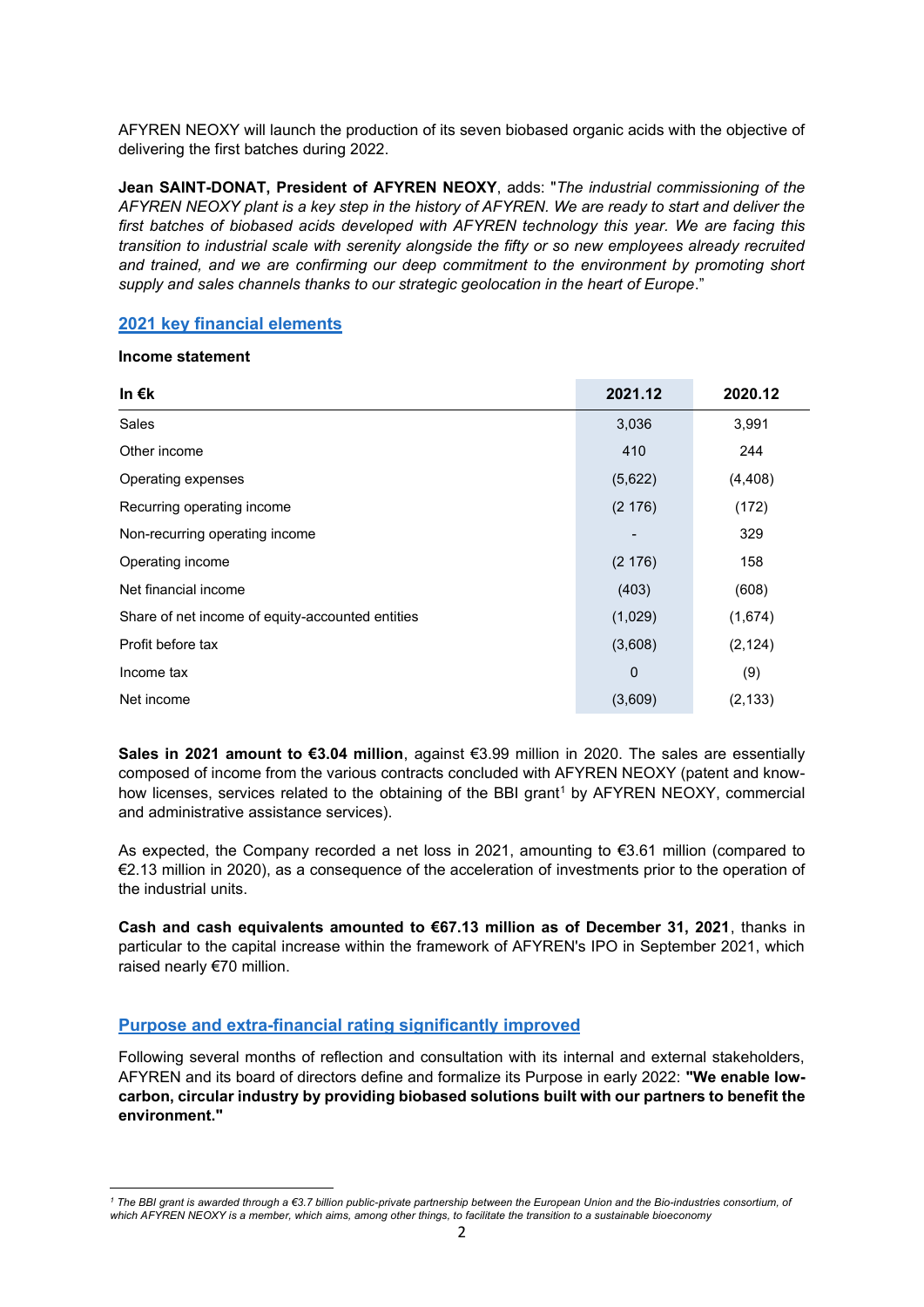In 2021, AFYREN already initiated a first external rating with Gaïa Rating, a subsidiary of EthiFinance, and obtained an "Advanced" score of 55/100. After all of the work carried out in 2021, including the implementation of the Purpose and materiality, the placement of a person in charge of ESG in AFYREN's Executive Committee, as well as the creation of a code of conduct for its suppliers, AFYREN obtained, at the beginning of 2022, **a rating of 66/100.**

**This progress of 11 points** compared to the previous year puts AFYREN in the "Advanced +" on the EthiFinance scale, highlighting a level of ESG maturity that is significantly higher (+ 33 pts) than what is observed for comparable companies in terms of headcount and sector of activity.

### **Outlook and financial objectives**

The commissioning of the first AFYREN NEOXY plant will enable the delivery of the first batches from 2022. In parallel, AFYREN is currently studying the implementation of plant n°2 for commissioning at the end of 2024, notably by analyzing different scenarios for several raw materials, in North America and Asia, by ongoing discussions with potential partners and by evaluating the structuring of the financing.

On a longer-term basis, and with two complementary plants (plant n°2 and n°3), AFYREN reaffirms its financial outlook and objectives:

- 1) Have an annual production capacity of more than 70,000 tons by 2026
- 2) Deliver positive adjusted current EBITDA margin for AFYREN NEOXY by 2023, and a positive recurring EBITDA margin for AFYREN by 2025<sup>2</sup>
- 3) Achieve a recurring EBITDA margin at Group level of around 30% in 2027 with sales in excess of €150 million<sup>3</sup>

*<sup>2</sup> Recurring EBITDA is defined at Company level and reflects recurring operating income adjusted for depreciation, amortization and net impairment of property, plant and equipment and intangible assets. Restated current EBITDA is defined at the level of the production units and reflects current operating income adjusted for depreciation, amortization and net impairment of property, plant and equipment and intangible assets, and, where applicable, for the annual flat-rate portion of royalties relating to the remuneration of a technology license granted by Afyren (including the fixed and variable portions).*

*<sup>3</sup> Revenues in excess of €150 million reflect the combined revenues of the production units*